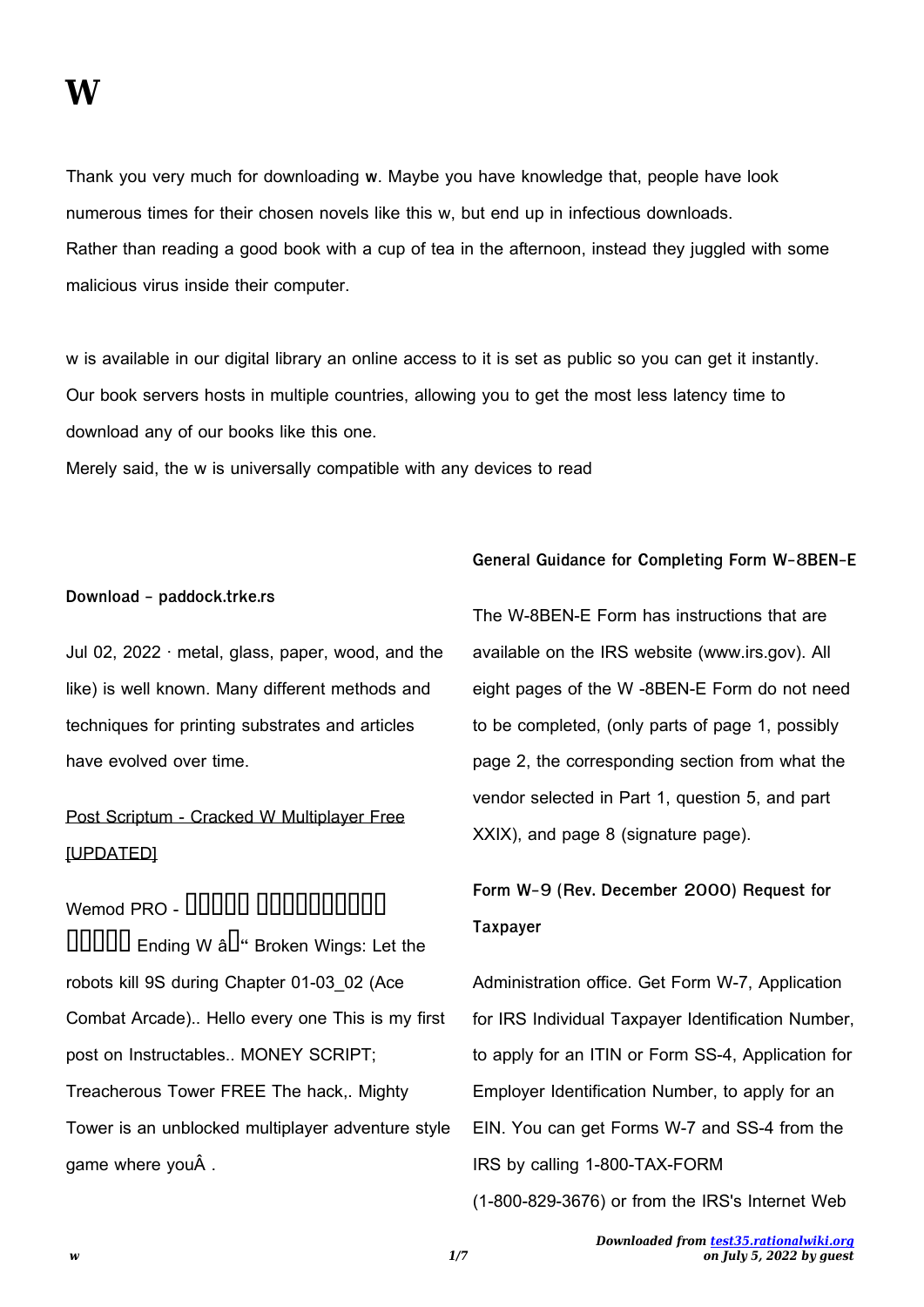## **Vacuum Interrupter Controls - G&W Electric**

G&W ELECTRIC PAGE 2 Type 2.0 controls provide a user friendly interface for quick and easy programming. Trip level selections can be made under load or no-load conditions with 12 se-lectable minimum trip settings. Two ranges of minimum trip settings are available, 15 to 300 Amps and 30 to 600 Amps. Each unit is preprogrammed with 30 user

### lamloum.net

0-0 (J.P (W OP GJðl (Y X F' = a? aaaoaaoaaa HD,aaaaaaaa . (l ) /GJðJ U XO. dB = d) @ VA y

Hints: Federal Tax Withholding Form and Your Pension Check

Form W-4P is for U.S. citizens, resident aliens, or their estates who are recipients of pensions, annuities (including commercial annuities), and certain other deferred compensation. Use Form W-4P to tell payers the correct amount of federal income tax to withhold from your payment(s).

# **Form W-9 Request for Taxpayer**

Form W-9 (Rev. 1-2011) Page 2 The person who gives Form W-9 to the partnership for purposes of establishing its U.S. status and avoiding withholding on its allocable share of net income from the partnership conducting a trade or

business in the United States is in the following cases: • The U.S. owner of a disregarded entity and not the entity,

#### schwab.bynder.com

Use Form W-9 only if you are a U.S. person (Including a resident alien), to provide your correct TIN. If you do not return Form W-9 to the requester with a TIN, you might be subject to backup withholding. See What is backup withholding later. Form W-9 (Rev. 10-2018)

FEDERAL RESERVE SYSTEM 12 CFR Part 223 …

Nov 27, 2002 · FEDERAL RESERVE SYSTEM 12 CFR Part 223 [Regulation W; Docket No. R-1103] Transactions between Member Banks and their Affiliates AGENCY: Board of Governors of the Federal Reserve System. ACTION: Final rule. SUMMARY: The Board of Governors of the Federal Reserve System (Board) is adopting a final rule (Regulation W) to implement …

## **MAN B&W 11G95ME-C**

MAN B&W 11G95ME-C Mark 10.5 Low-speed engine Bore: 950 mm / 3,460 mm Bedplate Frame box Crankshaft Crosshead Connecting rod (flex rod) Piston Cylinder liner Cylinder cover Cylinder frame Top controlled exhaust valve (TCEV) Fuel booster injection valve (FBIV) 300 bar hydraulic pressure Scavenge air receiver Air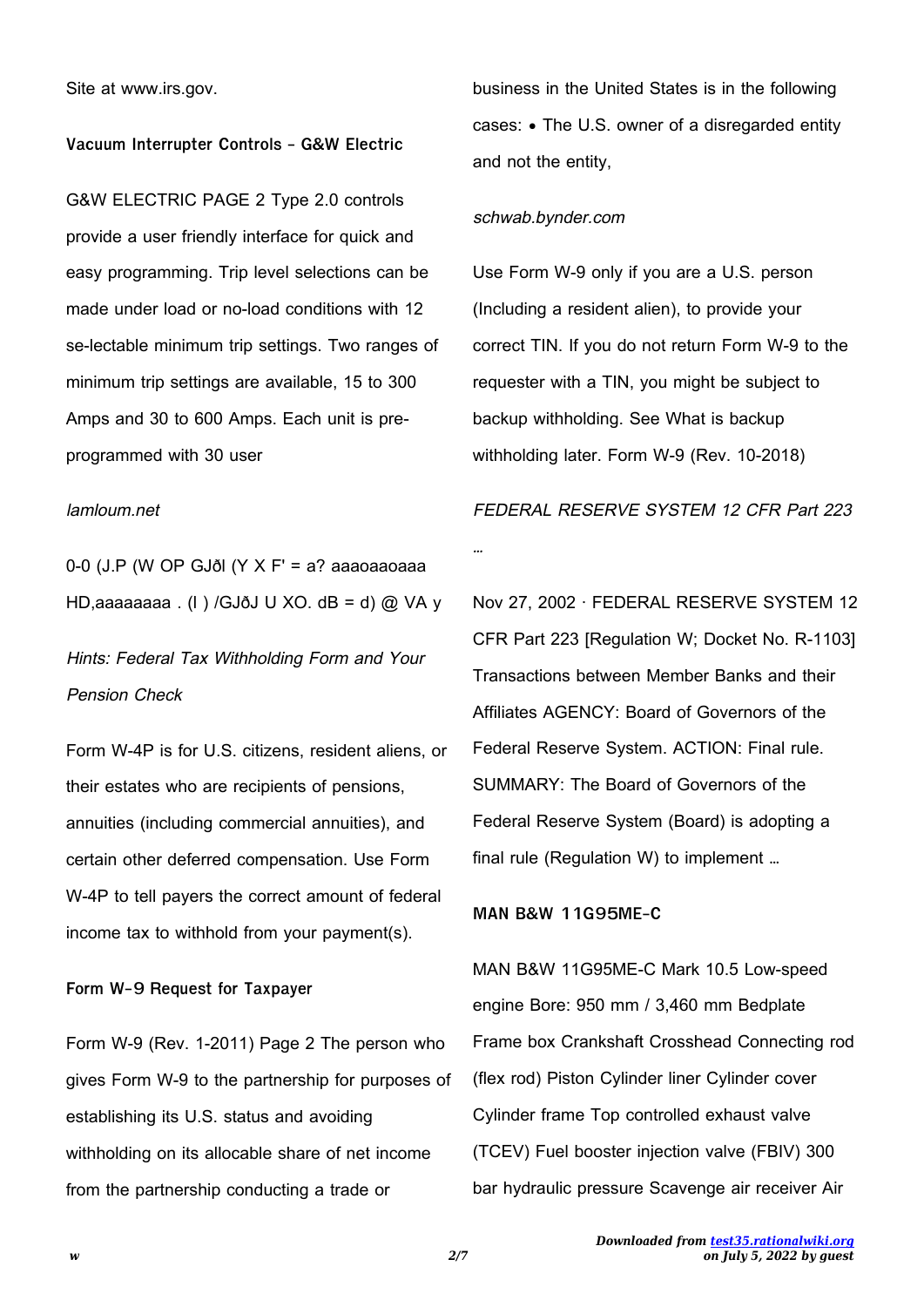cooler Water mist catcher ...

**h t t p s : / / w w w . o e c d . o r g / d ac / e v al u at i o n / d ...**

( w o m en a nd m en; the y o uth po pul a ti o n; bo y s a nd g  $i$  r  $l$  s, etc.). c  $l$  The effec tiv enes s a nd r el ev a nc e o f the m o d a l i ty , tr a ns fer s , a nd c o m pl em enta r y ...

### Follow the Three Ws – Wear, Wait, Wash - NC

Jun 03, 2020 · As we begin to resume onsite work, know your W's! Social distancing continues to be the most effective way to stop the spread of COVID-19. If you cannot maintain a distance of at least six feet between you and others at all times, it is important to wear a cloth face mask. For information, visit nc.gov/covid19, or contact your Agency Human ...

## Form W-4, 2020 - Frequently Asked Questions

Form W-4 2020 FAQs Form W-4, 2020 - Frequently Asked Questions Due to the changes to income tax withholding requirements outlined in the Tax Cuts and Jobs Act of 2017, the Form W-4 has been redesigned. This article lists frequently asked questions and answers about the redesigned Form W-4 and how the changes are integrated with Evolution. 1.

Checklist for Completing IRS Tax Forms W-8 and W-9

Additional checklist for all Forms W-8: Be sure that a Chapter 3 and a Chapter 4 status is checked on the tax form and any additional certiications that correspond to the Chapter 3 and/or Chapter 4 status also are checked and completed. Note that a W-8ECI does not have a Chapter 4 status. If you are completing Form W-8BEN-E, W-8ECI or W-8EXP,

**Form W-9 Request for Taxpayer - Ohio**

Form W-9 a statement that includes the information described above to support that exemption. Note: You are requested to check the appropriate box for your status (individual/sole proprietor, corporation, etc.). Note: If you are exempt from backup withholding, you should still complete this form to avoid possible erroneous backup withholding.

#### W-4MN, Minnesota Employee Withholding …

each required Form W-4MN not filed with us. 2022 W-4MN, Minnesota Withholding Allowance/Exemption Certificate Employees Complete Form W-4MN so that your employer can withhold the correct Minnesota income tax from your pay. Consider completing a new Form W-4MN each year and when your personal or financial situation changes.

# W-9 Request for Taxpayer - College of Education

W-9 (Rev. December 2014) Department of the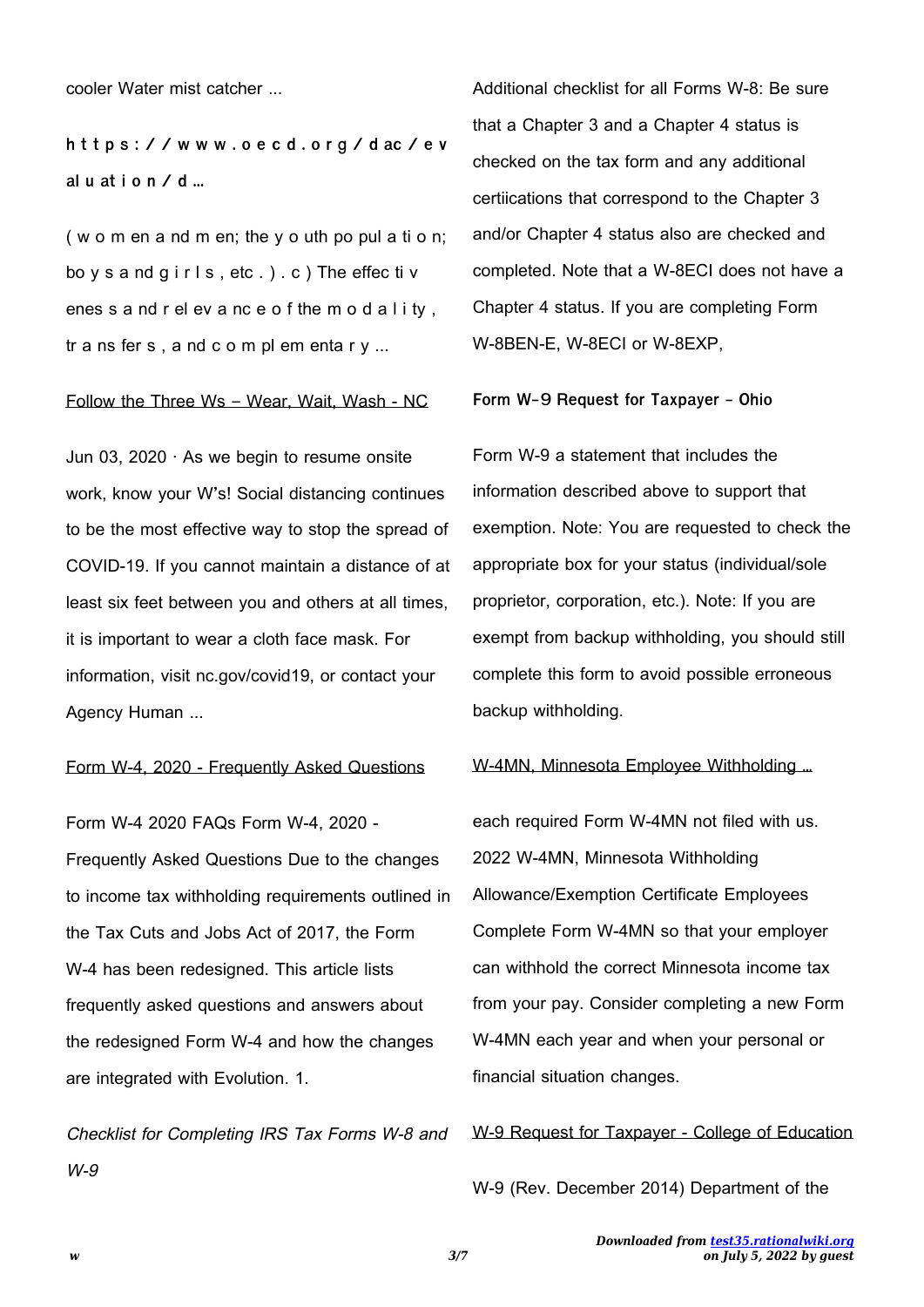Treasury Internal Revenue Service Request for Taxpayer Identification Number and Certification Give Form to the requester. Do not send to the IRS. Print or type See Specific Instructions on page 2. 1 Name (as shown on your income tax return). Name is required on this line; do not leave this line blank.

#### Csa W59 Pdf Free ((LINK)) 79

Csa W59 Pdf Free ((LINK)) 79 PDF version: Update: Update command may be used to update a document, but please note that this is different from a

Nebraska Reconciliation of Income Tax Withheld •This form …

W-3N Under penalties of perjury, I declare that as taxpayer or preparer I have examined this reconciliation, and to the best of my knowledge and belief, it sign is true, correct, and complete. here Wage/Payment Information The Nebraska copies of Forms W-2, W-2G, 1099-R, 1099-MISC, and 1099-NEC must be e-filed or attached to this reconciliation.

# 2022 Form W-4 - IRS tax forms

W-4 Department of the Treasury Internal Revenue Service Employee's Withholding Certificate Complete Form W-4 so that your employer can withhold the correct federal income tax from your pay. Give Form W-4 to your

employer. Your withholding is subject to review by the IRS. OMB No. 1545-0074. 2022. Step 1: Enter Personal Information (a)

**Guidelines for Completion of the Form W-8BEN-E and Foreign …**

In those cases, please refer to the Form W-8IMY. The following guidelines are provided for reference purposes and do not represent tax advice. Please consult with your tax or legal advisor should you need additional assistance in completing this Form. The Form W-8BEN-E should only be completed by a non-U.S. entity. This means:

**Installation and Service Instructions - Viessmann US**

100-W 5600 332 - 13 02/2019 for use by heating contractor Vitodens 100-W WB1B Series Wall-Mounted, gas-fired condensing boiler with optional on demand hot water CombiPLUS Kit Read and save these instructions for future reference. IMPORTANT Please file in Service Binder Heating input 37 to 118 MBH 10.8 to 34.5 kW

Local Market Update Graph One Sheets MAY EAS

EASTSIDE Market Update EASTSIDE Market Update windermere.com Graphs were created by Windermere Real Estate using NWMLS data, but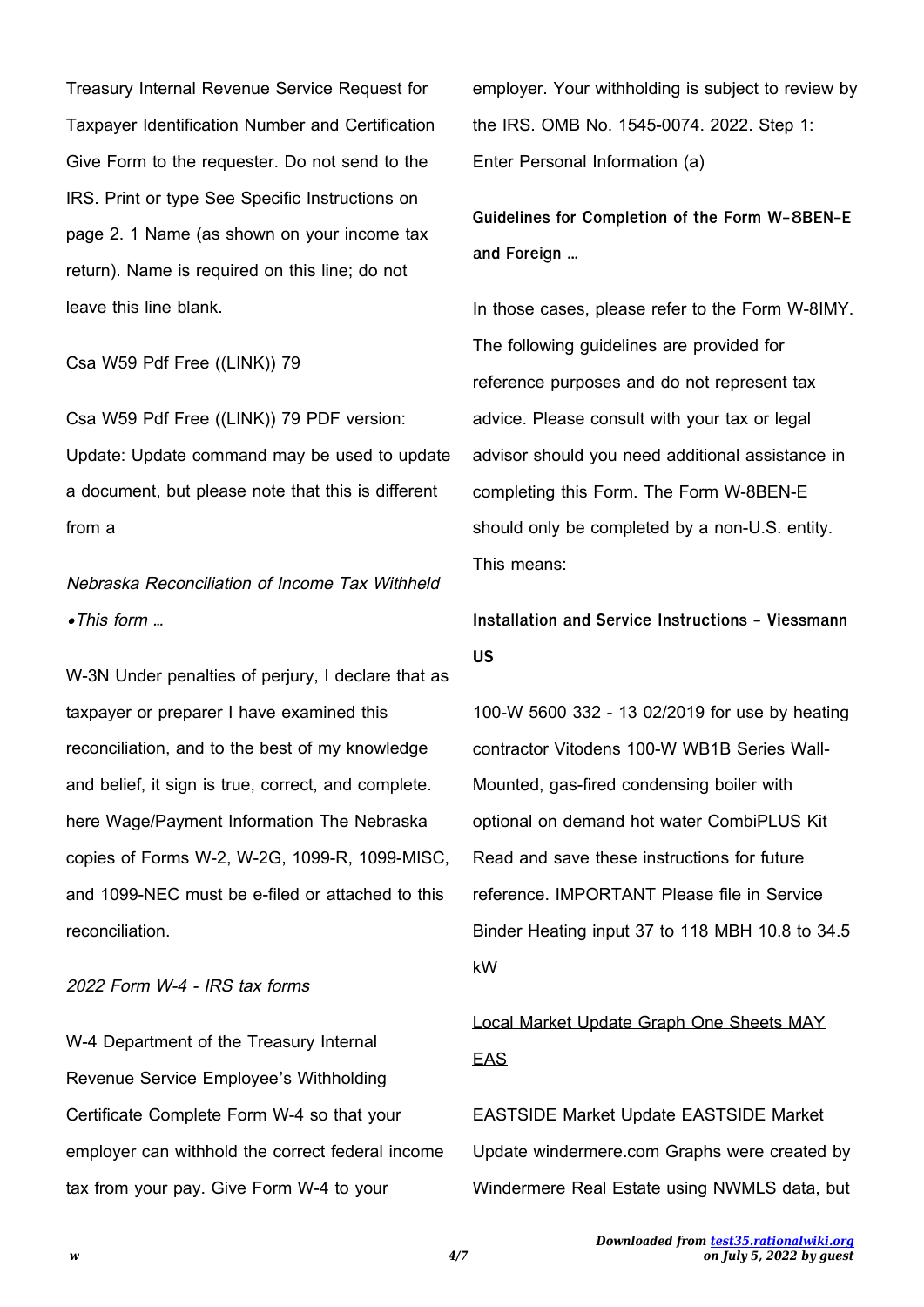# $W$ -8BEN-E FORM  $\Box$

# w-8ben-e<sup></sup> ります。 更新の必要がある場合は、弊社よりご連絡させていた <u>nnnnn nnnnnnnna sonnnnnnnnnnnnnnn</u> 更が生じた場合、お客様は1か月以内に弊社へ最新の情報が記載  $nnn$

**W- and M- HP- shapes S- shapes Hot-rolled …**

W- and M-Hot-rolled structural steel shapes. shapes tw = t f tf x x y y HP- shapes  $x \times 6$  1 Sloping inside of flange S- shapes Flange Stem (or web) tw if  $x \times y \times x \times y \times t \times z$  11 12 Leg Toe t Heel 1 12 Sloping inside of flange Flange Web x x y y Channels (C- and MC-shapes) Angles (equal or unequal legs) Tees (WT-shapes) Ishaped cross-sections ...

# EXECUTION VERSION UNDERWRITING **AGREEMENT**

- 2 - Over-Allotment Warrants at a price of \$0.052 per Over-Allotment Warrant; or (iv) any combination of Over-Allotment Units, Over-Allotment Shares and/or Over-Allotment Warrants,

# EMPLOYEE'S WITHHOLDING ALLOWANCE **CERTIFICATE**

a new Form W-4 designating EXEMPT must be submitted by February 15 each year to continue your exemption. If you are not having federal

income tax withheld this year but expect to have a tax liability next year, you are required to give your employer a new Form W-4 by December 1. DE 4 Rev. 47 (12-18) (INT. ER. NET) Page 1 of 4 CU

**Form W-9 (Rev. October 2007) - Department of Human Services**

Further, in certain cases where a Form W-9 has not been received, a partnership is required to presume that a partner is a foreign person, and pay the withholding tax. Therefore, if you are a U.S. person that is a partner in a partnership conducting a trade or business in the United States, provide Form W-9 to the partnership to establish your U.S.

M y V id e o s M o n- S at M o r ning s w it h L ive Ch at at  $7: ...$ 

M y V id e o s M o n- S at M o r ning s w it h L ive Ch at at  $7:00$  am E T at h ttp s://w w w. yo u tu b e. co m/ u ser/ P atS l o an 1. Make a Wi sh Ch ari ty - To u r d e F ran ce - Beau ti fu l Mo rn i n g Q AL 2. Mi d n i g h t Mo o n - T h e S ecret L i ves #45- Worl d UF O day 3. No Vi deo- S ew t …

**Renormalizing the vacuum energy in cosmological spacetime: …**

 $Wk(\overline{L}) = k k 1 + \overline{L}_{2}(\overline{L}) - 2 k + \overline{L}_{4}(\overline{L}) - 4 k + \cdots$ . (3.20) The leading term holds when the time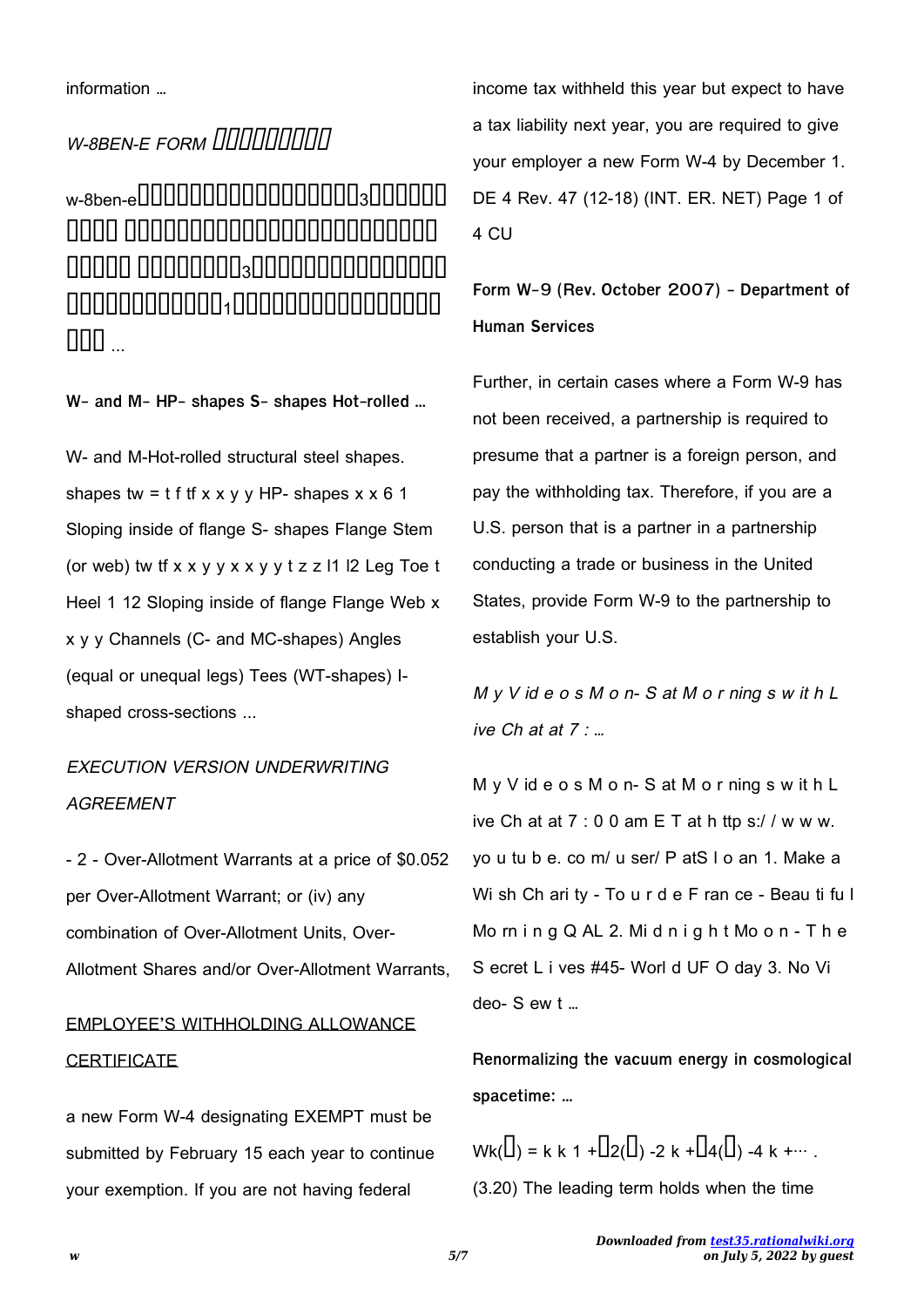variation of the fre-quency Wk( $\Box$ ) is supposed to be very small as compared to k. In that case, the derivative terms on the r.h.s of (3.20) can be neglected and the phase integral (3.18) with  $Wk(\mathsf{L})$  k( $\mathsf{L}$ ) furnishes a suf $\mathsf{L}$ cient approximation ...

### **State of Connecticut Form CT-W4 Employee's …**

Employees: See Employee General Instructions on Page 2. Sign and return Form CT-W4 to your employer. Keep a copy for your records. 1. Withholding Code: Enter Withholding Code letter chosen from above. ..... 1. 2. Additional withholding amount per pay period: If any, see instructions. .....

# Mantenimiento del transportador de banda

LUCIE TCIC P L PUCTII EL TPT E B Banda dañada Mantener su banda en funcionamiento Las causas del desalineamiento Cuando su operación trabaja a toda velocidad, tratando de

# **SHOULD YOU CARE? - B&W Trailer Hitches**

Utilizes standard rails including B&W's RVR3200 GTW 18,000 LBS. - VTW 4,500 LBS. Utilizes standard rails including B&W's RVR3200 GTW 18,000 LBS. - VTW 4,500 LBS. Utilizes standard rails including B&W's RVR3200 GTW 16,000 LBS. - VTW 4,000 LBS. The Patriot 18K Slider is our rail mounted hitch now available with 12 inches of slide for maneuvering ...

**2022 Form OR-W-4, Oregon withholding Instructions, 150 …**

address in the "Employer use only" section of Form OR-W-4. Keep the completed form with your records. For more information and additional instructions, see Publication 150-211-602, W-4 Information for Employers, and the additional resources listed on page 4. Complete Form OR-W-4 if: • You're starting a new job with an employer who must

**Simplified Instructions for Completing a Form W-8BEN-E**

W-8BEN-E Circular 230 Disclaimer: Any tax advice contained in this communication is not intended or written by Citigroup to be used, and cannot be used, by a client, or any other person or entity for the purpose of avoiding penalties that may be imposed under the Internal Revenue Code or applicable foreign or local tax law provisions.

**window web whale wagon watch whistle waffle water …**

window web whale wagon watch whistle waffle water wolf white wood worm washer walk wave witch wing Wendy's wallet weed /w/ initial words Created by Heidi Hanks, M.S ...

### IRS 2020 Form W-4 Employer Guide - ADP

employers use electronic Form W-4 systems for